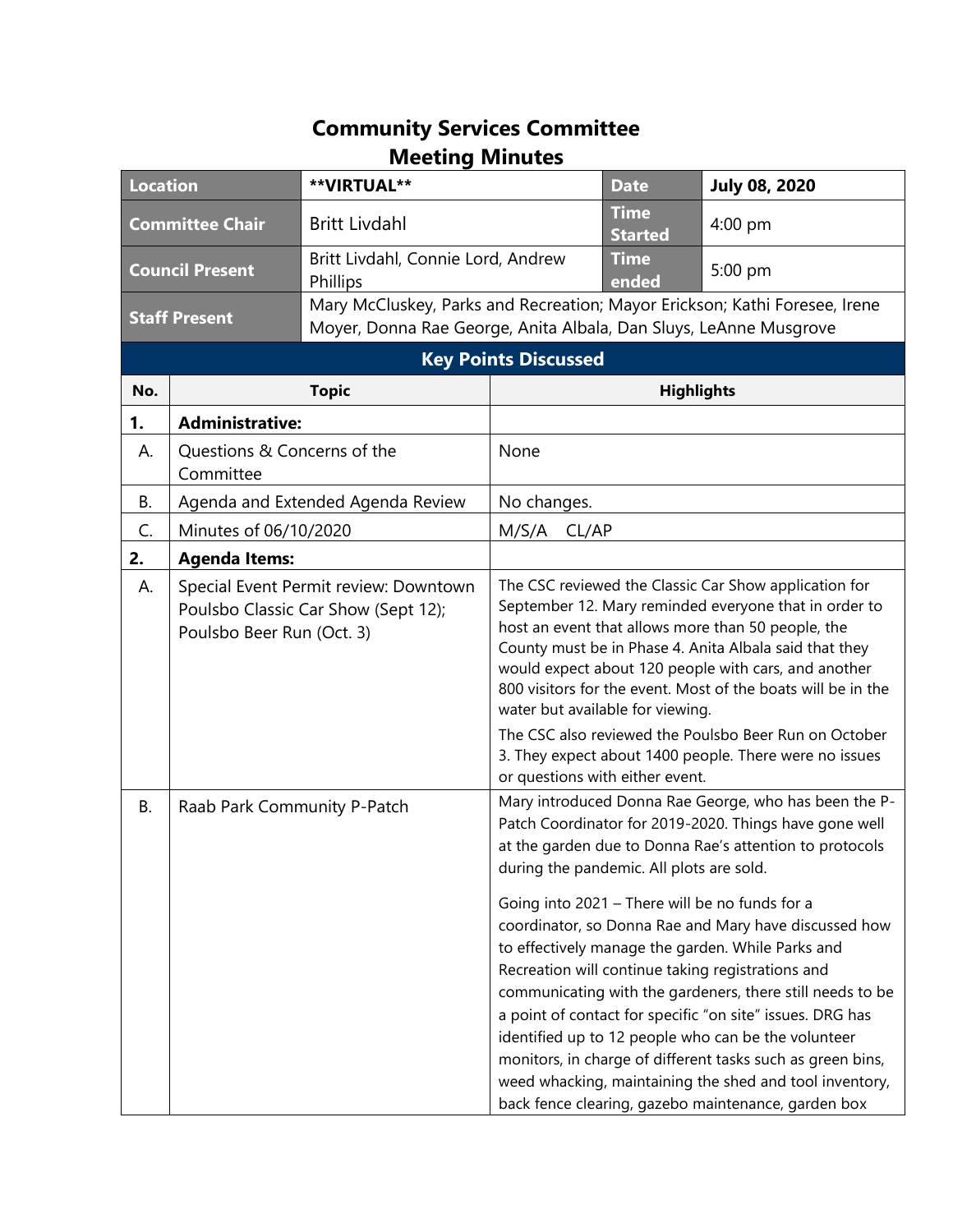|    |                                 | repairs, hosting orientations, etc. Their "payment" would<br>be a free 10 x 10 plot, valued at \$38. These volunteers<br>would report to an overall garden coordinator, who<br>would then communicate with the Parks and Recreation<br>Director. This set up would really make it a "community"<br>garden.<br>After a brief discussion, the CSC and Mayor agreed to                                                                                                                                                                                                                                                                                                                                                                                                                                                            |
|----|---------------------------------|--------------------------------------------------------------------------------------------------------------------------------------------------------------------------------------------------------------------------------------------------------------------------------------------------------------------------------------------------------------------------------------------------------------------------------------------------------------------------------------------------------------------------------------------------------------------------------------------------------------------------------------------------------------------------------------------------------------------------------------------------------------------------------------------------------------------------------|
|    |                                 | move forward on this volunteer plan, and thanked Donna<br>Rae for her dedication.                                                                                                                                                                                                                                                                                                                                                                                                                                                                                                                                                                                                                                                                                                                                              |
| C. | Poulsbo's Fish Park - bid award | Mary gave a brief background on this phase of the Fish<br>Park project. She first applied for an RCO grant in May<br>2016. They only funded 1 project in the January 2017<br>legislative session. At some point during the January 2018<br>legislative supplemental session, the legislature then<br>funded about 12 more projects from the 2016 list<br>including Poulsbo's Fish Park Phase IV. The City also<br>received a 2017 legislative appropriation thanks to<br>Senator Rolfes. By the time contracts were approved and<br>completed (August/September 2018), the project could<br>really begin. The two grants totaled \$975,000.                                                                                                                                                                                    |
|    |                                 | Fast forward throughout the next two years, staff<br>completed many reports and environmental studies in<br>order to apply for the Critical Areas Permit and Shoreline<br>Permits. This site has wetlands, buffers and one parcel sits<br>right on the estuary shoreline. Designing the elements<br>was challenging, but a plan was created thanks to Fischer<br>Bouma Partnership and Parametrix.                                                                                                                                                                                                                                                                                                                                                                                                                             |
|    |                                 | The project includes improvements on the east side<br>(Bond Road) of the park: Renovated parking lot with 12<br>spaces; 228 If of 6' wide boardwalk leading from the<br>parking lot west and into the park; 560 If of 6' wide<br>sidewalk along the west side of Bond Road to the city<br>owned shoreline parcel known as the lord Property; 200 If<br>of 6' wide boardwalk from the sidewalk and onto the Lord<br>Property; clean up and improvements on the Lord<br>Property including pathways and fencing; two viewing<br>platforms (built by volunteers); invasive removal at the<br>parking lot and Lord property; replanting in the fall by<br>volunteers (city purchases plants); and printing and<br>installation of 6 interpretive signs (designs are complete;<br>need to get them printed, mounted and installed). |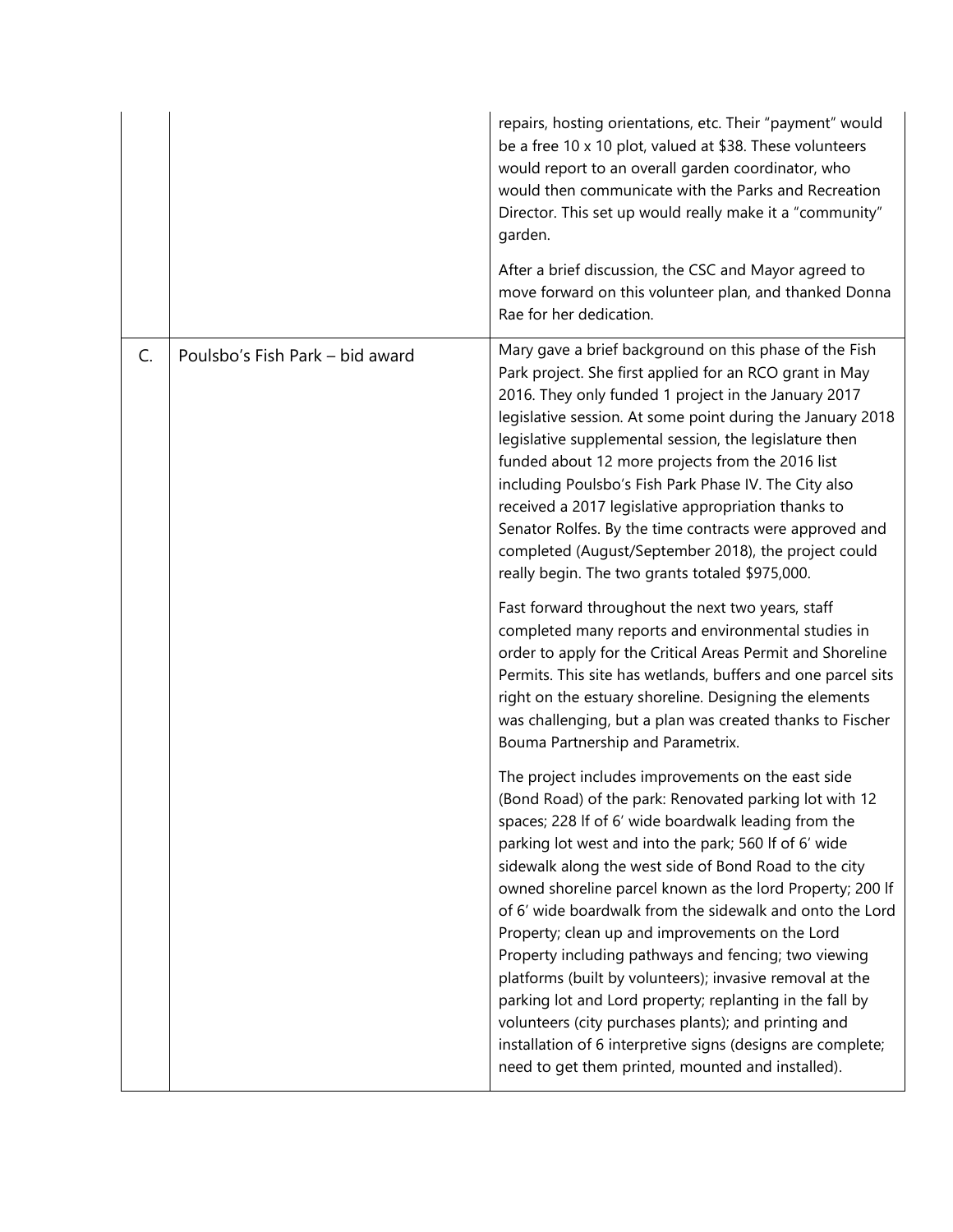Once completed, the entire 40 acres will be accessible by the public, and improvements to the environment by removing invasives and replanting native plants will be a huge step forward. Outdoor spaces are very important in our lives in these days of the pandemic.

There will be additional trails to be built in the future – the permits are complete and these trails can be built as time and money allows.

We finalized design and permits in early 2020, and went out to bid June 15, 2020; bids closed on July 6. The engineer's estimate was \$664,495, and we received 4 bids. The apparent low bidder is WS Contractors of Buckley. Their base bid price came in at \$734,535; Nordland was the second bid at \$756,897.

The project is short of funds, and the City has two alternatives in moving forward.

- (1) Toss out the bids, remove a key element of the project, and re bid with less work. Pros: We may save some money but will lose a key piece of the project. Cons: It will take time and money to re design, and it will not get done in 2020. The RCO grant expires in June 2021. We have already received a one year extension.
- (2) Request an additional \$150,000 in park reserves. It will bring down the reserve, but within the City's reserve policy (20% of annual operating revenues). We also have another \$85,000 in park impact fees. Mary would work with Deb Booher to determine which funds to use and bring that to Council July 15.

Mary showed a financial spreadsheet that included other project costs including contingency, in house inspections and on-call engineering services, and volunteer projects. Mary has discussed the project with City Engineer Diane Linius and she said that they can provide support.

There was discussion about the project. Connie felt that this project needs to get completed, and that if the City has reserves, they should be used. The Mayor commented that she has concerns about the state grant, and with state budgets tight, we should get this project done as soon as possible. With the RCO grant expiring in 2021, we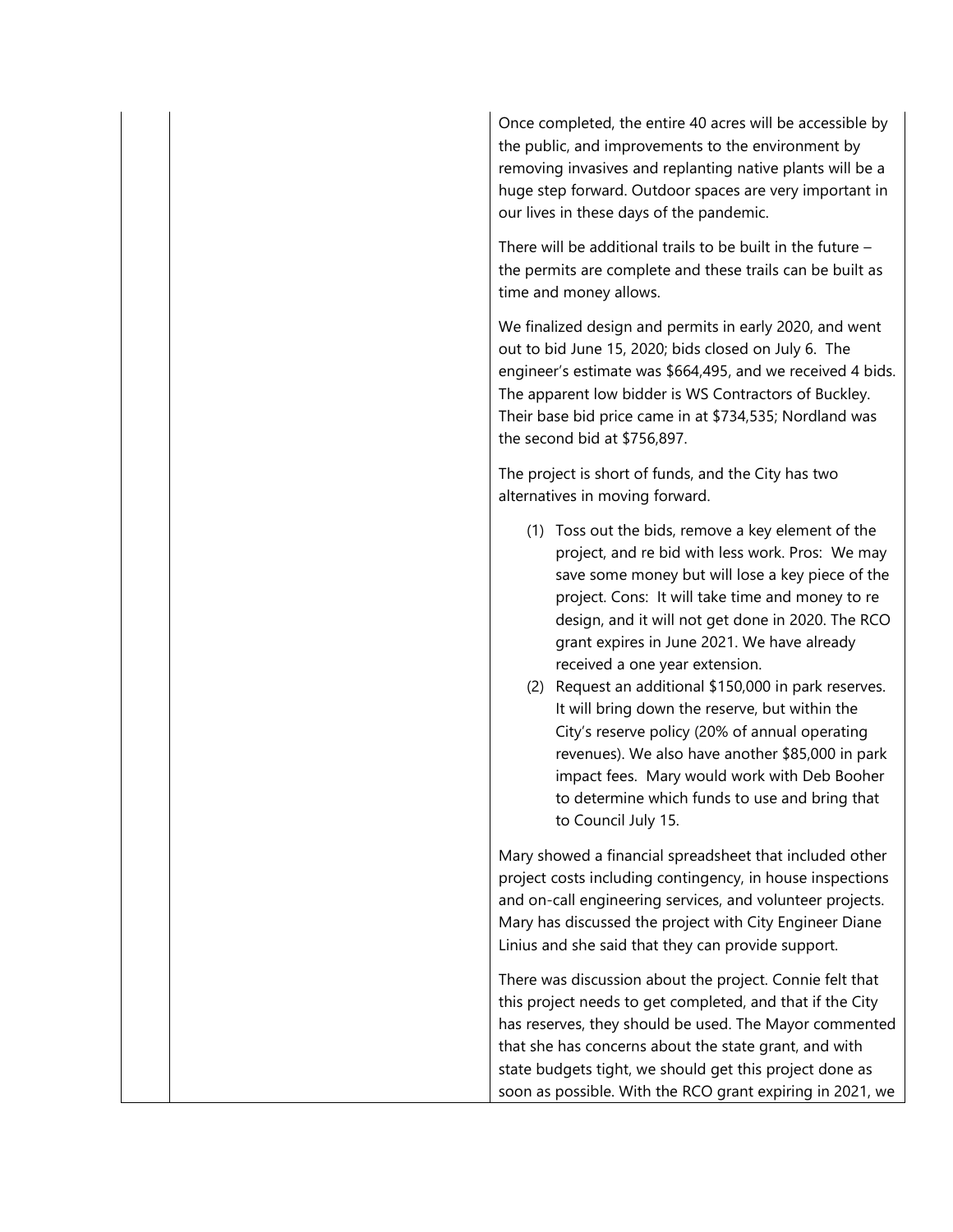|    |                                                                        | don't have time to redesign. Andrew asked about this<br>expenditure in the time of Covid. Britt too expressed her<br>concern of spending more money, but agreed that it<br>needs to get done. The CSC recommended approval.                                                                                                                                                                                                                                                                                                                                                                                                                                                                                                                                                                                                                                                       |
|----|------------------------------------------------------------------------|-----------------------------------------------------------------------------------------------------------------------------------------------------------------------------------------------------------------------------------------------------------------------------------------------------------------------------------------------------------------------------------------------------------------------------------------------------------------------------------------------------------------------------------------------------------------------------------------------------------------------------------------------------------------------------------------------------------------------------------------------------------------------------------------------------------------------------------------------------------------------------------|
|    | Special Event Permit Review -<br>continued                             | Dan Sluys expressed concern about the Classic Car Show,<br>and said that the HDPA board sent a questionnaire to the<br>general membership. Many businesses do not want to<br>have this event in 2020. They will be taking a vote on<br>Tuesday. The merchants support this event financially.<br>The Mayor reminded the CSC that these repeat events are<br>approved administratively, but the decision can be<br>appealed to the City Council.                                                                                                                                                                                                                                                                                                                                                                                                                                   |
| D. | Update on Parks and Recreation<br>Programs - Summer 2020 and Fall 2020 | Mary reported that staff has been able to start two<br>outdoor programs in Phase 2 - Sailing and Tennis, both<br>with a 1-4 ratio as per state regulations. Thanks to<br>Ridgewood HOA for allowing the City to do tennis<br>lessons on their courts, as we are not able to use the<br>school district courts at this time. Phase 3 will allow<br>slightly higher numbers in classes (6-10) and programs<br>indoors. Staff has done a tremendous job planning,<br>cancelling, refunding, planning, changing direction, etc<br>during this time. Building protocols are in place once the<br>building is open in Phase 3.<br>Staff is also moving forward on Fall programming with<br>the assumption that the County is in Phase 3. Use of<br>school district facilities is still in question. There are large<br>programs that cannot be done if we don't have access to<br>gyms. |
| Ε. | <b>PERC Update</b>                                                     | Mary reported that the Executive Committee has been<br>meeting weekly since mid-May. In addition to working<br>with Peter Battuello, project manager, PERTEET, additional<br>RFPs have been put out for branding and website; and<br>community engagement. CE will close July 17. The firm<br>selected will assist in creating community surveys,<br>developing key message points on the value of the PERC,<br>organizing legislative outreach, assessment of a capital<br>campaign, etc.<br>Karla and Mary have begun work on the Stakeholders<br>Committee. This will be a group of about 30-35 people<br>representing organizations, business, electeds,<br>commissions and users. They will be the community                                                                                                                                                                 |